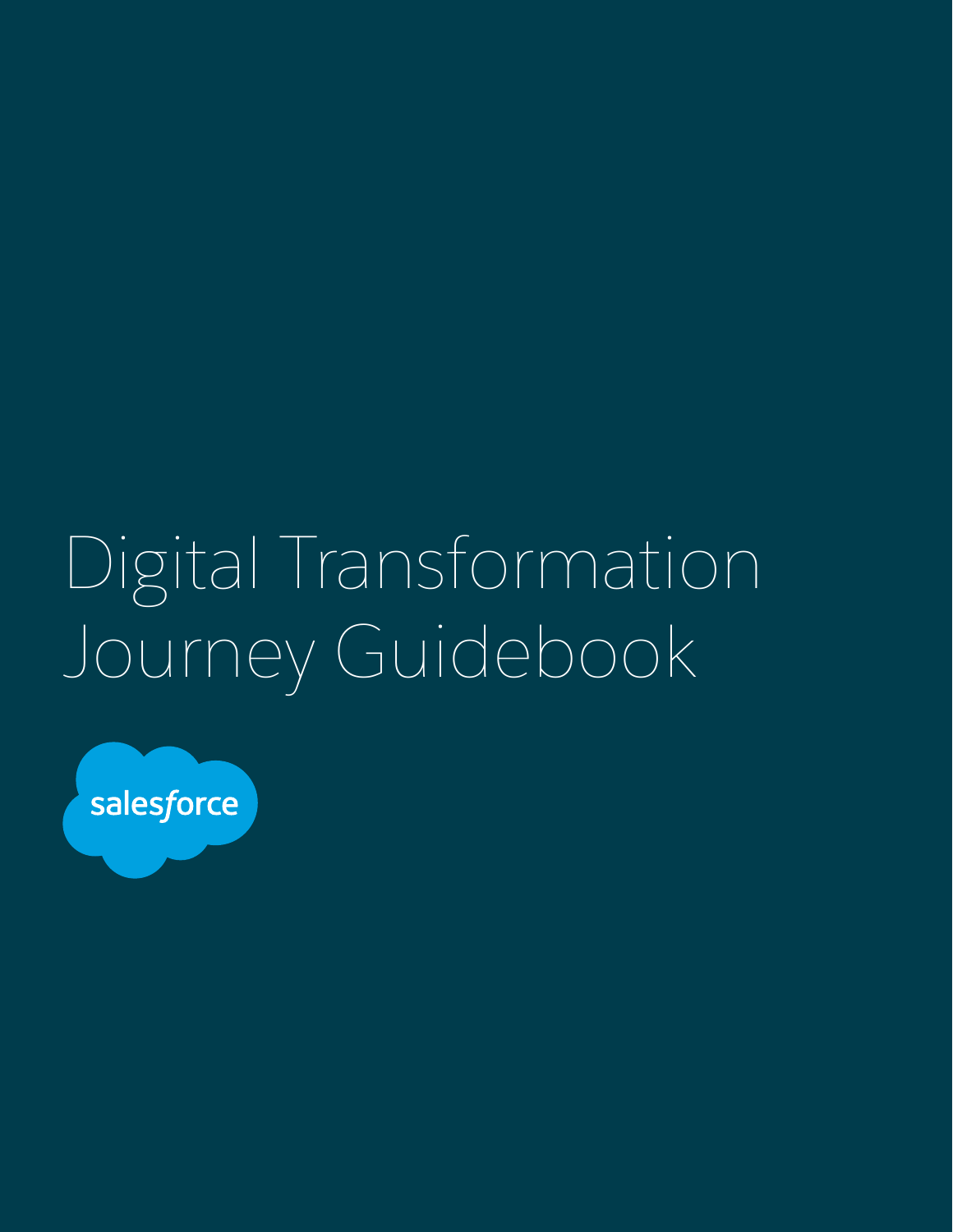

# Planning the best route to the cloud

Meeting changing mission requirements and expectations is easier and more cost-effective with a modern cloud solution. However, the approach to adopting cloud technologies must follow best practices to establish a services portfolio that stands the test of time. A successful cloud transformation involves more than just replacing on-premises hardware with external cloud infrastructure. Real transformation requires strategic planning that maps individual business capabilities to the most appropriate cloud-service model and platform.

Digital transformations also require organizational change. Developers need to shift from using traditional, linear development processes to adopting agile methods. And IT departments must transition from being providers of IT services to being brokers of IT services.

Regardless of where you are on your digital transformation journey, Salesforce can help. We offer deep expertise to ensure that your enterprise is prepared to migrate and operate the right mix of cloud services.

# Beginning the journey

Each agency's journey for transitioning from legacy, on-premises systems to cloud-based services is unique. And to be successful, it requires ongoing strategic planning. This is where Salesforce comes in. We understand that it's typically infeasible to rip all IT and replace it with cloud services. A gradual migration using hybrid-cloud architectures is usually the best approach.

As you know, choosing the appropriate cloud service can be daunting due to ambiguity and industry noise about options. Agencies are often so focused on managing, scaling, and troubleshooting legacy systems that they have few resources for innovation. In addition, fear of change is often a powerful obstacle, and it's exacerbated by the unknown. As a result, many organizations that are unsure about which type of cloud services to use make the mistake of simply lifting and shifting all their IT to an infrastructure cloud service. This approach limits innovation. True digital transformation is facilitated by adopting a mix of cloud service types:

- **• Infrastructure as a service (IaaS)** is exactly what it sounds like: infrastructure such as physical or virtual servers or storage arrays that a third-party service provider hosts for you.
- **• Platform as a service (PaaS)** is a ready-to-go platform, such as a Microsoft SQL Server Database.
- **• Application PaaS (aPaaS)** is a cloud service that offers development and deployment environments for application services. They can also include integration services, identity services, and other platform services that have traditionally been called middleware.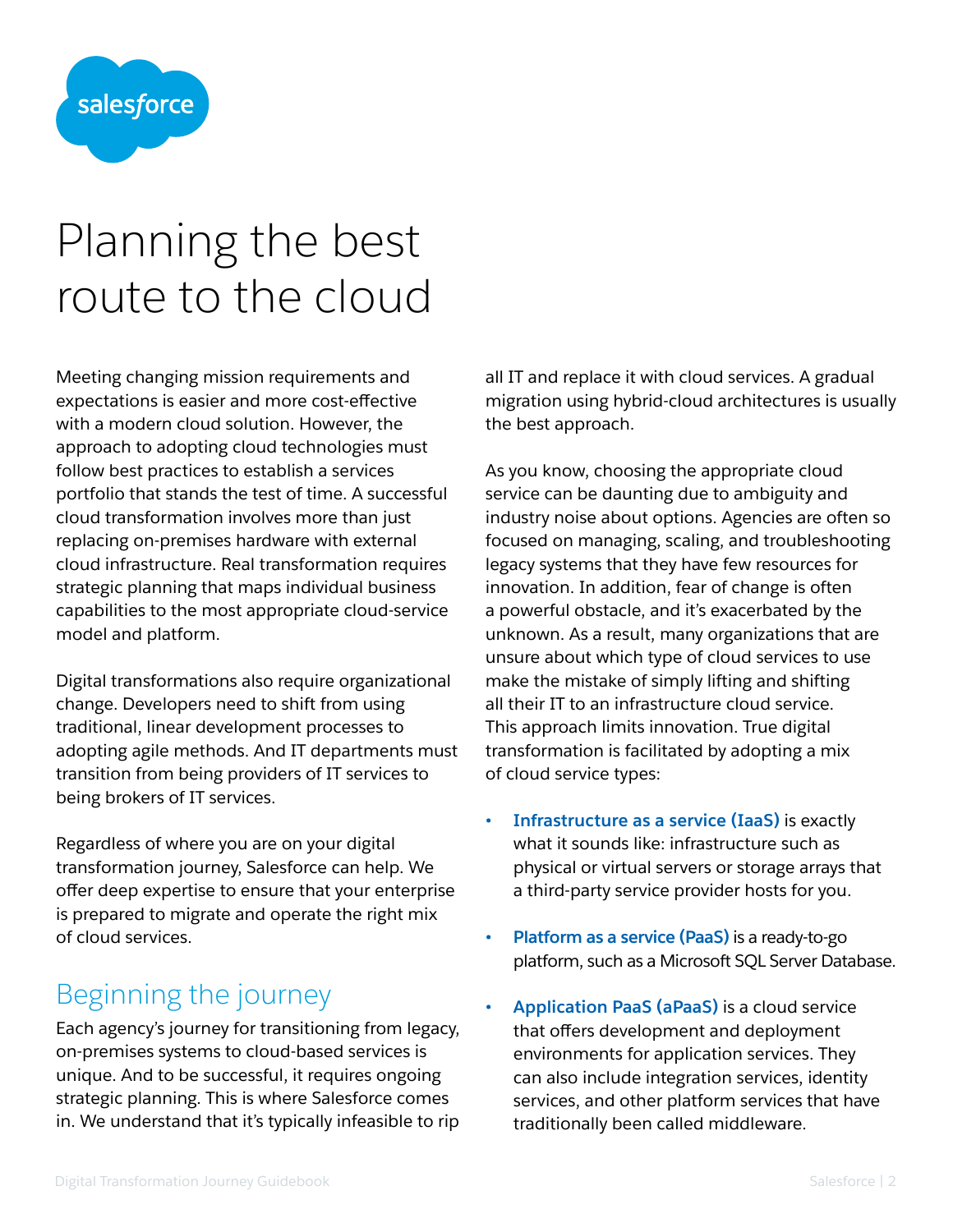- **• High-productivity application PaaS (hpaPaaS)** provides an application platform that facilitates rapid development of cloudnative solutions. An hpaPaaS service includes a ready-to-go application platform such as Salesforce, along with additional point-andclick development tools and capabilities for using declarative programming tools to create automated workflows.
- **• Software as a service (SaaS)** is an application, such as Microsoft Office 365, that you access from a web browser.

Regardless of which type of service you use, your third-party cloud provider procures, hosts, and manages all underlying hardware and software. Cost models vary but are typically based on your use of resources.

percent of all new business applications will be created with high-productivity aPaaS toolsets. Avoid a "two-hop" cloud migration options today.

**Gartner Inc.,**

"Market Guide for Application Platforms," November 23, 2016, Anne Thomas and Aashish Gupta

# The transformation journey

The decision to use cloud services is not a strategy in and of itself. A successful cloud transformation requires tactical planning of what to move and when, plus long-term changes in culture and operating models.

Salesforce provides the expertise and offerings you need to create a strategic roadmap that helps ensure that the IT platforms and services you choose and implement will facilitate your broader business and workplace transformation initiatives. We work with you to achieve your digital transformation goals by following a five-step, business-driven plan.

Whether you're responsible for a few applications or thousands of enterprise systems, we can help you migrate to the cloud—safely and effectively regardless of where you are on your journey. As part of our five-step plan, we'll help you explore and answer:

- **• Why are cloud services important to my agency?** After pinpointing your organization's current and future business objectives, we'll help you discern what needs to change from an IT-service perspective to effectively meet those goals and unlock innovation.
- **• What is the right mix of cloud services for my agency?** Instead of just lifting and shifting architecture to the cloud, or adopting cloud services based solely on ease and cost, we help you map applications to the most appropriate cloud service, whether IaaS, PaaS, aPaaS, hpaPaaS, or SaaS.
- **• How can my agency safely migrate to cloud platforms?** Salesforce can provide the expertise and guidance to help you gain executive support and methodically transition to cloud services in a way that reduces risk and facilitates long-term outcomes.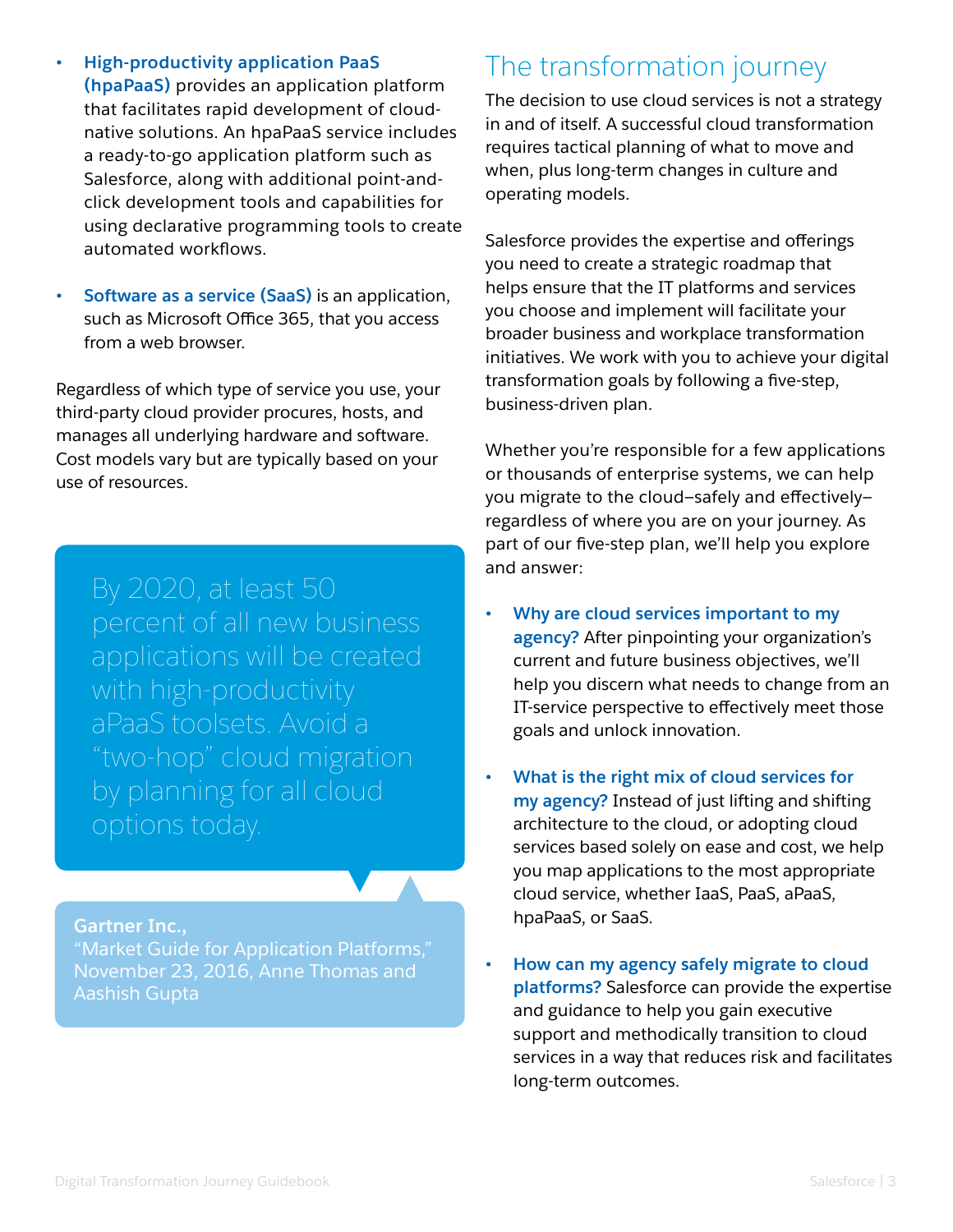

## **Discover**

In this critical first step, we help you create a solid foundational plan for your digital transformation by understanding where you are on your digitaltransformation journey. This includes knowing what applications and systems are in place across your enterprise.

By viewing IT in two modes of operation, **Traditional** at one extreme and **Agile** at the other, you can plan your cloud migration in a strategic way. That's because this bimodal model brings clarity about the purpose of processes and technologies. As a result, you have the information you need to get the most from your investments as you encounter major decisions along your cloud transformation journey.

To help rate each technology, we'll use the following principles as guidelines for analysis. Most organizations have a mixture of traditional and agile technologies, and many fall in between the two extremes.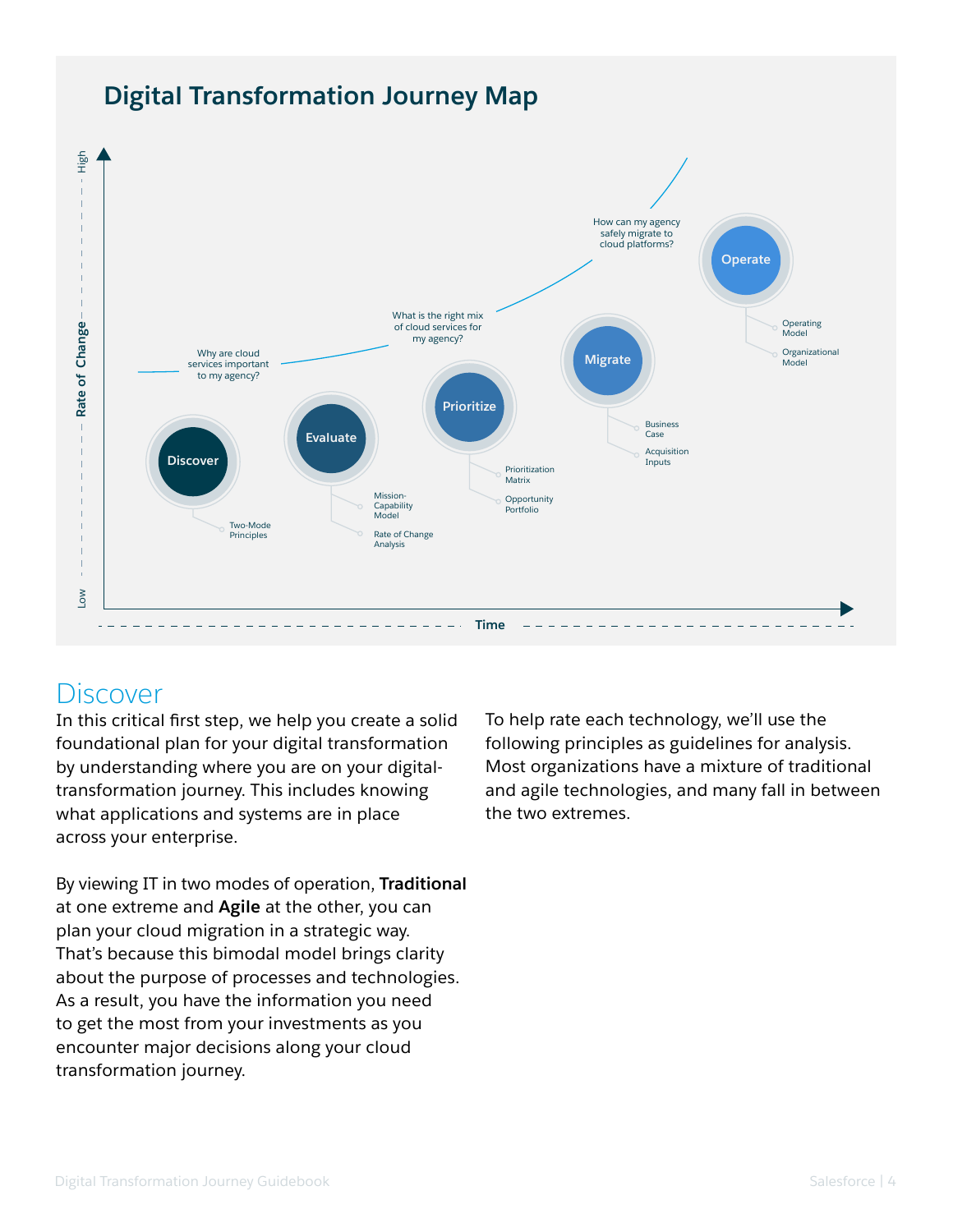| <b>Mode 1 or Traditional</b>                                                                                                                     | <b>Mode 2 or Agile</b>                                                                                                                                                                 |
|--------------------------------------------------------------------------------------------------------------------------------------------------|----------------------------------------------------------------------------------------------------------------------------------------------------------------------------------------|
| are processes and technologies that rarely                                                                                                       | are processes and technologies designed to                                                                                                                                             |
| change. They require IT staff to focus on                                                                                                        | support business outcomes. They allow IT staff                                                                                                                                         |
| technical maintenance.                                                                                                                           | to focus on innovation.                                                                                                                                                                |
| Own refers to technologies that you purchase,                                                                                                    | <b>Rent</b> refers to infrastructure, platforms, and                                                                                                                                   |
| deploy, and manage on-premises.                                                                                                                  | services that you engage from a third party.                                                                                                                                           |
| Monolithic systems are siloed components                                                                                                         | Integrated platforms include technologies and                                                                                                                                          |
| based on proprietary or unsupported                                                                                                              | processes that interoperate to boost efficiency                                                                                                                                        |
| technologies that constrain change.                                                                                                              | and support change.                                                                                                                                                                    |
| Rehost means you keep the same IT strategy for                                                                                                   | Replace means you re-evaluate and choose the                                                                                                                                           |
| systems-whether on-premises or a refresh in                                                                                                      | best possible technologies to achieve your goals                                                                                                                                       |
| the cloud.                                                                                                                                       | and improve services.                                                                                                                                                                  |
| Network security refers to a focus on securing<br>your enterprise's digital perimeter.                                                           | Data security refers to a focus on securing<br>information, so it's protected from unauthorized<br>access whether it resides behind your firewalls or<br>on remote systems or devices. |
| <b>Waterfall refers to traditional design processes</b>                                                                                          | Agile refers to modern design processes that                                                                                                                                           |
| with established steps that must be completed                                                                                                    | take incremental, iterative approaches to rapidly                                                                                                                                      |
| in a linear progression. Revisions occur after the                                                                                               | complete smaller projects that are brought                                                                                                                                             |
| entire project is complete.                                                                                                                      | together to create a finished product.                                                                                                                                                 |
| Capital planning is required when you own and<br>operate your own IT. Purchases are based on<br>today's requirements and tomorrow's projections. | Demand planning allows you to provision<br>technologies based on today's requirements. As<br>demand changes, you provision or de-provision<br>services accordingly.                    |
| IT as a provider means IT staff spend most of                                                                                                    | IT as a broker is a model where IT staff                                                                                                                                               |
| their time designing, implementing, managing,                                                                                                    | collaborate, often from a center of excellence,                                                                                                                                        |
| and troubleshooting hardware and software. The                                                                                                   | to choose cloud services. The result is a cohesive                                                                                                                                     |
| result is an infrastructure with many standalone                                                                                                 | and extensible cloud platform that supports the                                                                                                                                        |
| systems, each implemented to support a specific                                                                                                  | organization's overall requirements and vision,                                                                                                                                        |
| business need.                                                                                                                                   | consistently and effectively.                                                                                                                                                          |

After the bimodal analysis, you'll have established the guardrails for your digital transformation journey and have a good understanding of the obstacles that are blocking innovation. These insights are important to regularly revisit over time so you stay on track and achieve your vision.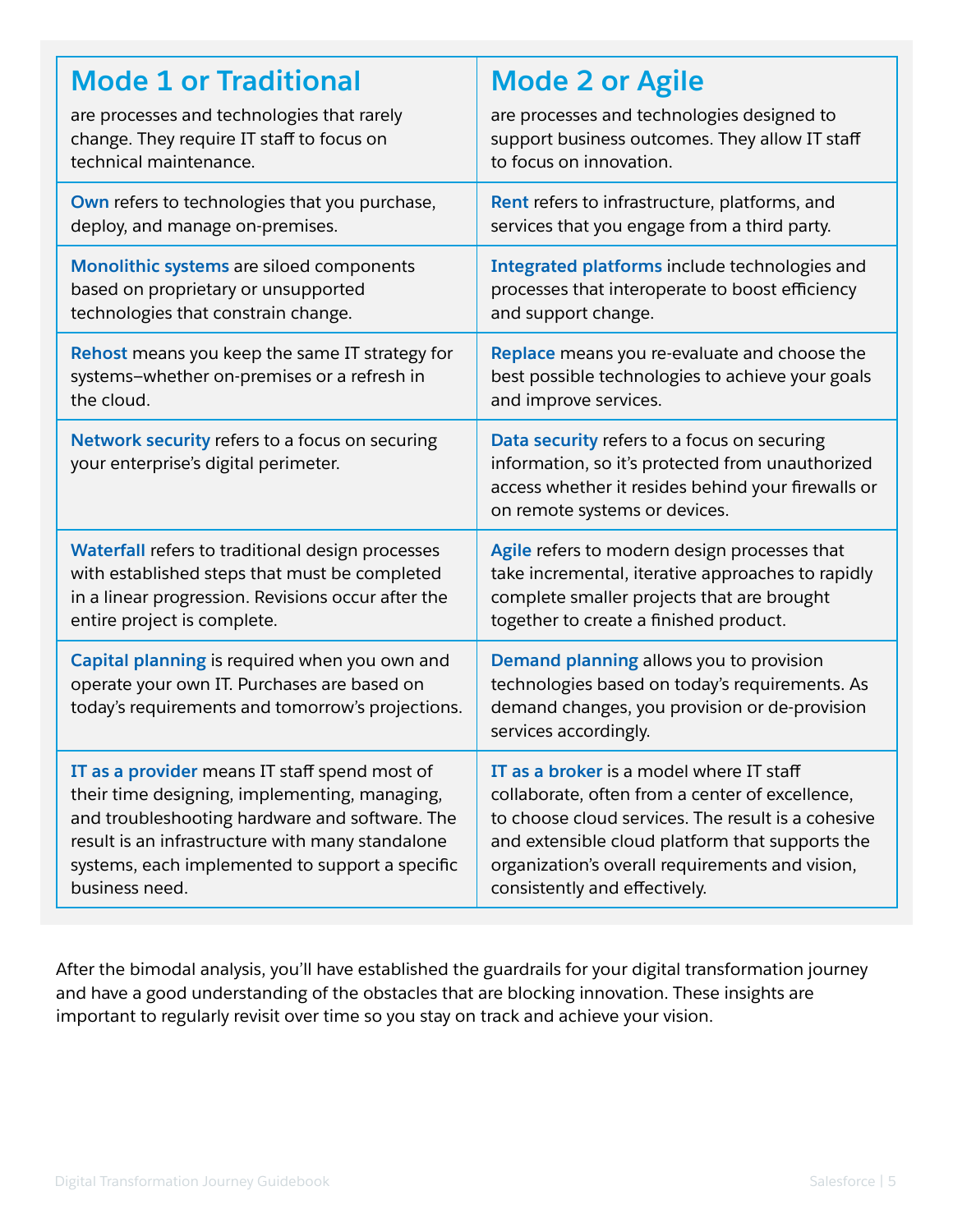# Evaluate

This step gathers critical business insight about the business capabilities your IT supports, identifying each one and its underlying technologies, and whether they are meeting business needs. By identifying individual business capabilities, we can help ensure that each one is supported by the optimal IT platform(s). This is an important distinction because, in many cases, organizations can realize greater value from systems running on hybrid-cloud models that include a mixture of onpremises and cloud-based IT. For example, it might make more sense to keep the database for a legacy application in your data center but migrate its frontend application platform and user interface to an hpaPaaS solution.

and employee collaboration. *"We knew that if we differently about how we* 

**Christine Binnicker** Deputy CIO for the City and County of Denver, Technology Services

#### Build a mission-capability model

To define your agency's business processes and capabilities, we work with you to build a **missioncapability model** that identifies:

- **• Agency operations** that you must do to stay in business, such as financial resource management and human-capital management.
- **• Mission execution** or the services you deliver and requirements you must meet in the course of doing business, such as ensuring regulatory compliance, tracking inventory, and facilitating high levels of customer satisfaction from your call center.
- **• Strategic enablers** that are critical to effectively deliver all underlying capabilities, including customer relationships, strategy and change,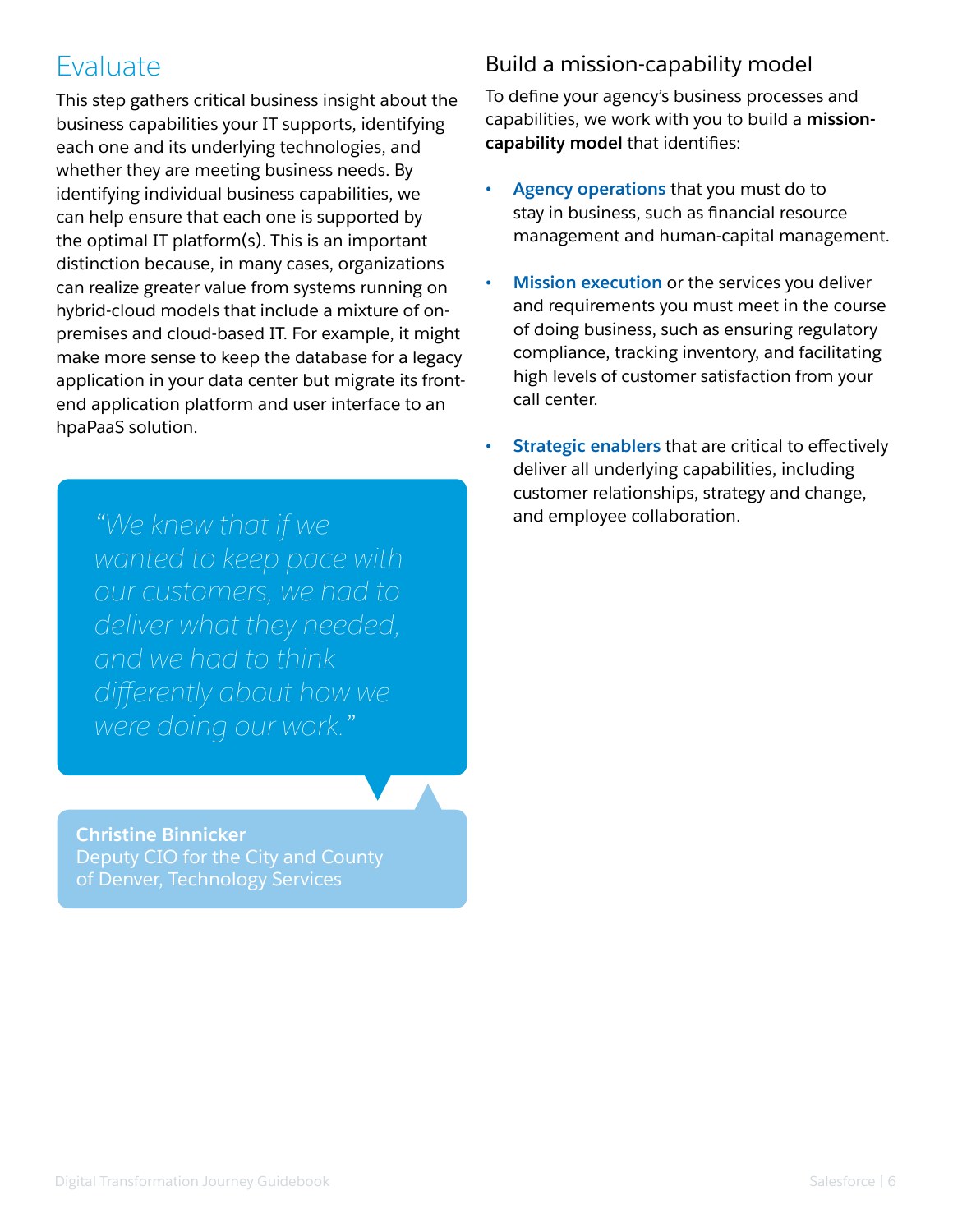#### **Sample Government Mission-Capability Model**



Note: Government-wide mission-capability model is adapted from Federal Enterprise Architecture Framework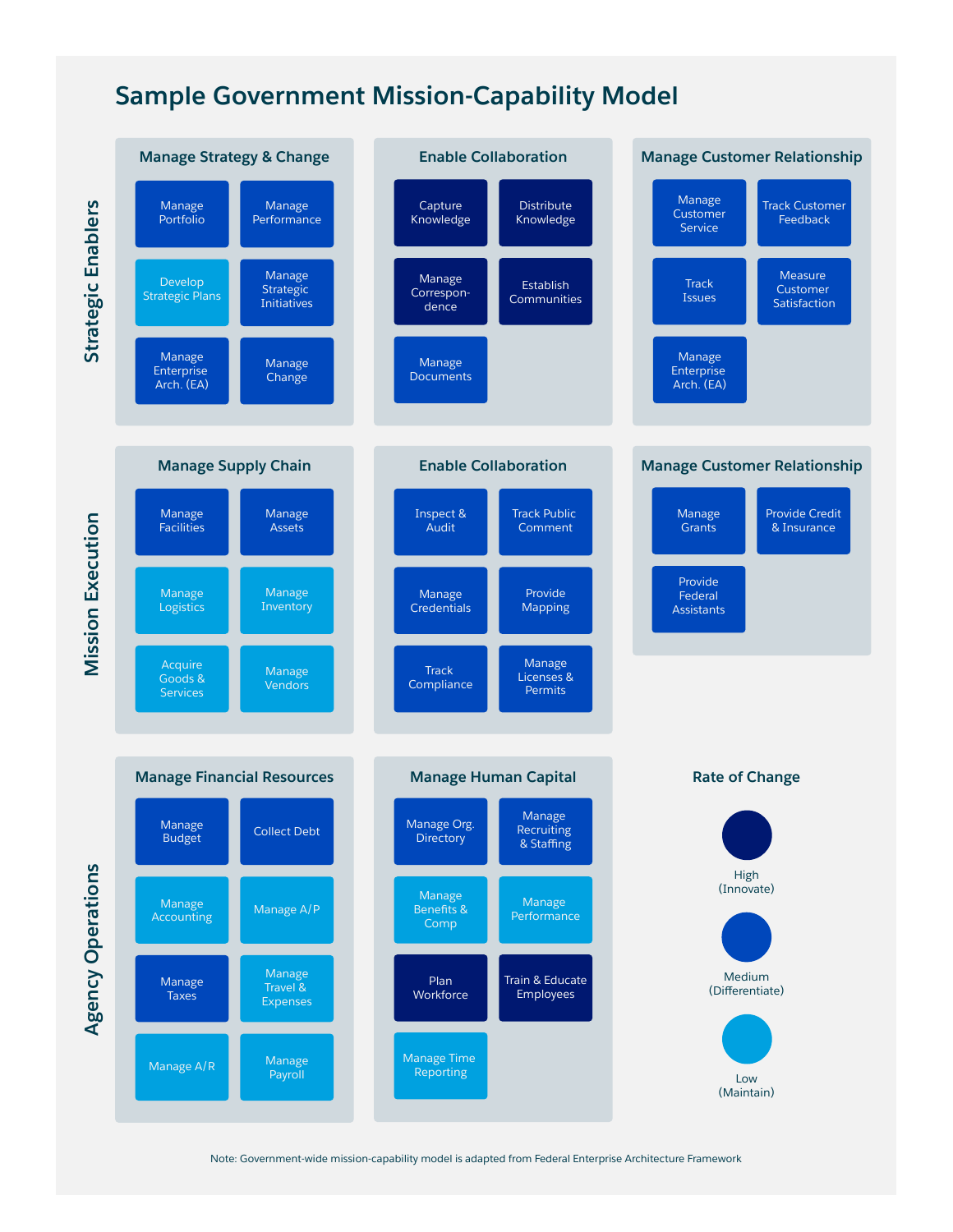#### Segment by rate of change

After we establish the mission-capability model, we'll determine the **rate of change** for each business capability and associated application.

Rate of change measures the expected speed of business-process evolution and the degree of action from IT staff to update infrastructure, applications, or supporting services. It takes into account an application's ability to meet business requirements, such as regulatory or policy requirements, end user change requests, or release schedules. IT considerations such as security, availability levels, and maintainability also contribute to a process's score for rate of change.

For example, employees at your organization may use a spreadsheet and email program to support your status-report business process. There is little need for change here because there isn't much

opportunity to innovate this process in ways that will improve customer services. Therefore, this process would be ranked low on the rate-ofchange scale.

On the flip side, developers at your organization who are working on a new business offering that facilitates self-service permit filing might be using legacy systems to support the development of new customer services. In this example, there's a massive opportunity for innovation. Developers could deliver the kind of service customers expect in less time by focusing their time and energy on creating the new solution using highly extensible cloud services instead of being constrained by slow provisioning cycles, inflexible technologies, and high software-license costs.

| <b>Rate of Change</b> | <b>Action</b> | <b>Meaning</b>                                                                                                                                                                                                                                     |
|-----------------------|---------------|----------------------------------------------------------------------------------------------------------------------------------------------------------------------------------------------------------------------------------------------------|
| High                  | Innovate      | Your Mode 2 capabilities that are unable to<br>meet business requirements today or in the<br>immediate future unless they're migrated to a<br>more flexible cloud-based platform.                                                                  |
| Medium                | Differentiate | Your business processes and services that fall<br>on the spectrum between Mode 1 (Traditional)<br>and Mode 2 (Agile). They meet business<br>requirements today, but, as time goes on, they<br>require more effort and money to do so.              |
| Low                   | Maintain      | Your Mode 1 (Traditional) business processes<br>and services that meet your business<br>requirements today with minimal effort and<br>investment. They will be able to support your<br>business requirements over the next three to<br>five years. |

#### **Rate-of-Change analysis**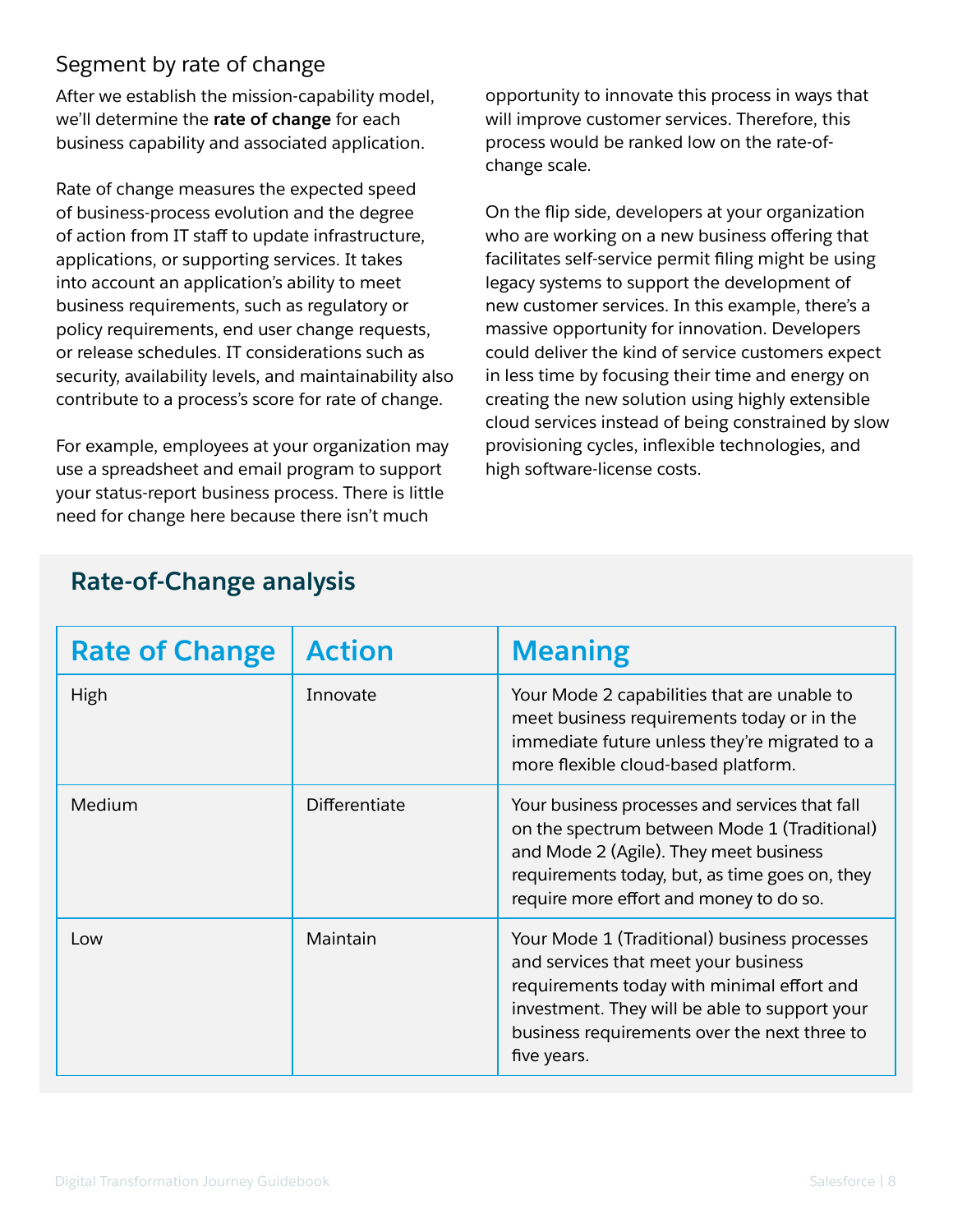#### Map applications to the mission-capability model

After determining the rate of change for every business process, we finalize the mission-capability model. It records your findings by listing all your business processes in a chart that's segmented into the three possible categories for rate of change.

In the following example, you can see why it's important to map business capabilities' rate of change versus technologies' rate of change. The customer identified five business capabilities that were supported by one application. If it had just rated the application's rate of change, it would have mapped the application to a single cloud service. However, during this exercise, the customer found that three of the capabilities supported by the legacy application solution required little change (Manage Payroll, Manage Performance, and Manage Benefits & Compensation). The Track Processes capability needed some change, and the Manage Recruiting & Staffing capability required urgent change. Instead of ripping and replacing its entire application investment, the customer decided to continue using its solution to support its low and medium rate-of-change processes, and to migrate its high-rate-of-change process to the Salesforce hpaPaaS offering. By doing so, the customer could meet its business requirements and improve innovation where required, plus minimize capital costs and boost the ROI of existing systems that can still support requirements.

Salesforce customers see time to market.

**IDC Report** April 2014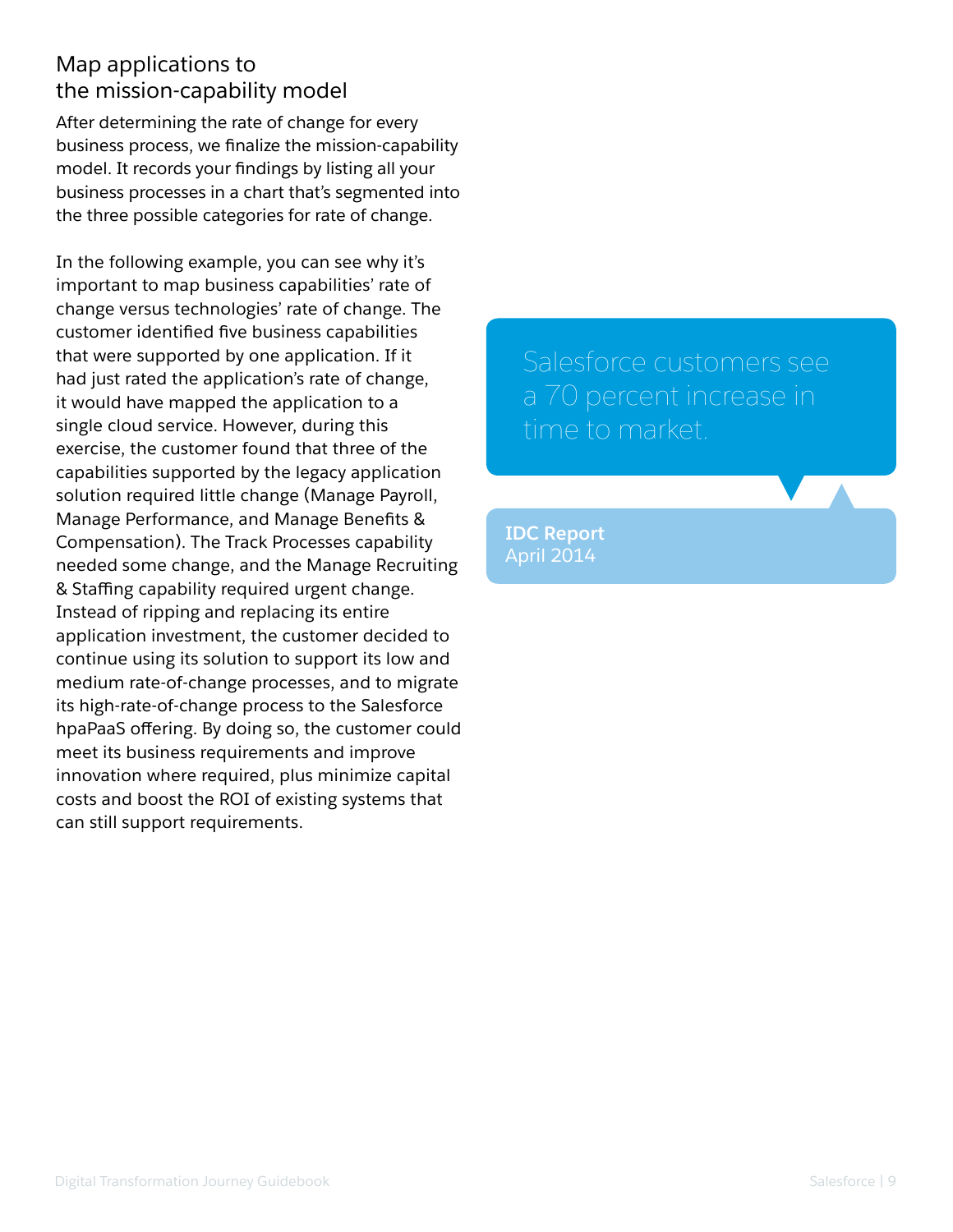### **Sample Government Rate-Of-Change Model**







Digital Transformation Journey Guidebook Salesforce | 10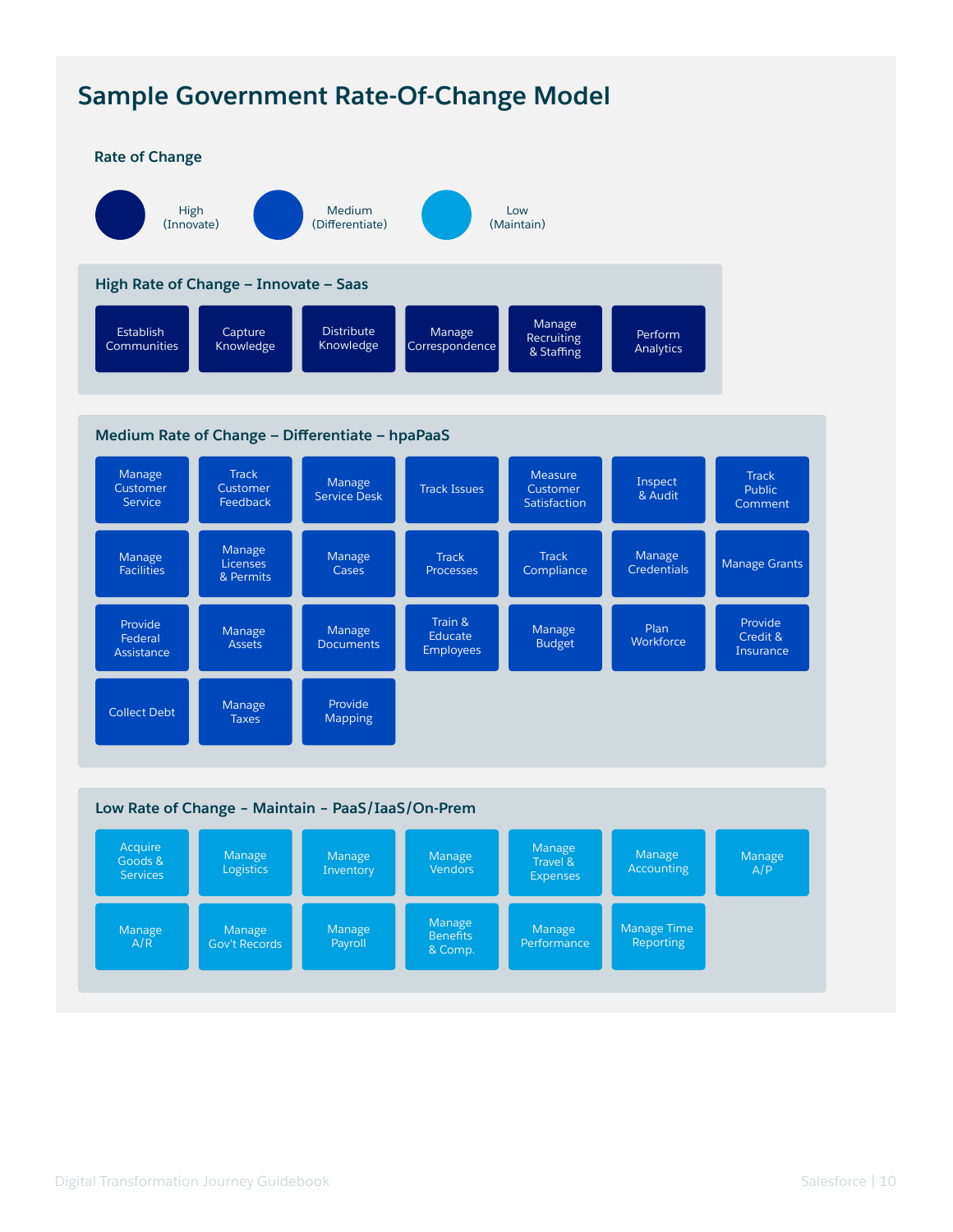# Prioritize

In this step, we'll help you identify the most compelling and appropriate cloud-migration candidates, and we'll determine which type of cloud service will best support it.

#### Quantify the technical debt

First, we'll help you determine the **technical debt**  of each business process—or the amount of time, money, and energy you spend on the IT that supports it. Technical debt often translates into a high amount of budget allocated to operations and maintenance of the IT investment. Along with rate of change, the amount of technical debt will help inform your approach and budget for digital transformation projects.

#### Prioritize opportunities

Next, we'll group business processes into the following **four priority categories** by analyzing their technical debt and rate of change:

- **• Cloud Pilot Projects** include applications and processes with low technical debt but higher rates of change. These are often ideal candidates for initial, small-scale cloud pilot projects. Low technical debt means it's less costly to build and test new cloud-based options while existing solutions are still in production. In addition, because these applications and processes involve higher rates of change or are associated with unmet business needs, improvements realized by a migration to the right cloud service can translate into rapid return on investment and greater innovation, spurring momentum for enterpriselevel cloud projects.
- **• Cloud Platform Opportunities** include those business processes and applications with the highest levels of technical debt and the greatest rates of change. Your organization requires and will realize the fastest time to value by focusing most of your resources on rebuilding and replacing these applications and processes using cloud services.
- **• Technical Refresh Initiatives** are more expensive business processes and applications that have low rates of change. To reduce costs, these are often ideal candidates to lift and shift to a cloud service such as IaaS. In your plan, we can help you determine if these processes warrant immediate investment, or if your agency will realize greater value from pilot projects or new platform investments.
- **• Defer** includes applications and processes with low technical debt and rate of change, so they will be the last ones you migrate to cloud services.

#### Apply the best cloud pathway

After we've established the technical debt associated with each process and assigned it a priority level, we'll work with you to create a **tactical pathway to the cloud**. Specifically, we'll map each business process to the cloud service—IaaS, PaaS, aPaaS, hpaPaaS, or SaaS—that will facilitate the best outcomes in terms of meeting the capability requirements. Options can include:

- **1. Rehosting** or lifting and shifting an application or service to a similar infrastructure in the cloud, such as an IaaS service that provides a virtual server.
- **2. Refactoring** an application or service using IaaS. This is common in hybrid-cloud solutions where customers might re-deploy an ASP.NET app as a Microsoft Azure Web App, and keep other parts of the application on-premises.
- **3. Rebuilding** an application or service in the cloud using IaaS, PaaS, aPaaS, or hpaPaaS.
- **4. Replacing** an application or service with a SaaS offering, such as Microsoft Office 365.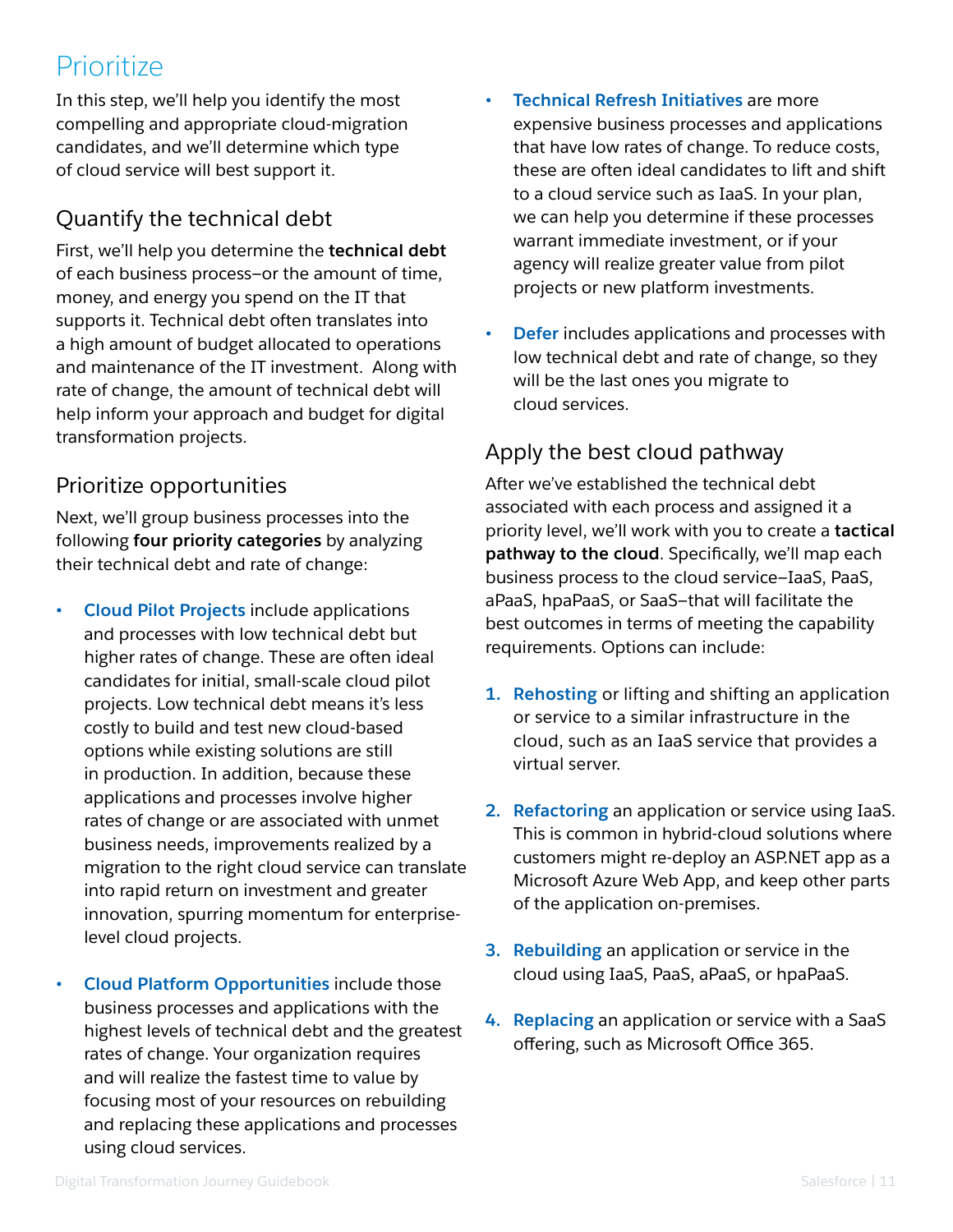

Mapping business processes to the most appropriate cloud services is important because many organizations mistakenly equate cloud with IaaS—or hosted infrastructure. As a result, they will perform a "two-hop" cloud migration, where they initially move applications and systems to IaaS, and then later discover they can improve innovation and return on investment by migrating many of those same systems to a different type of cloud service such as aPaaS or hpaPaaS. As you begin to rebuild and replace more legacy systems with cloud-based services, you can increase business value and decrease IT burden.

# *Did you know?*

You can reduce contract duplication and administration costs by taking advantage of the Salesforce Implementation, Integration, and Support Services (SIISS) Blanket Purchase Agreement (BPA).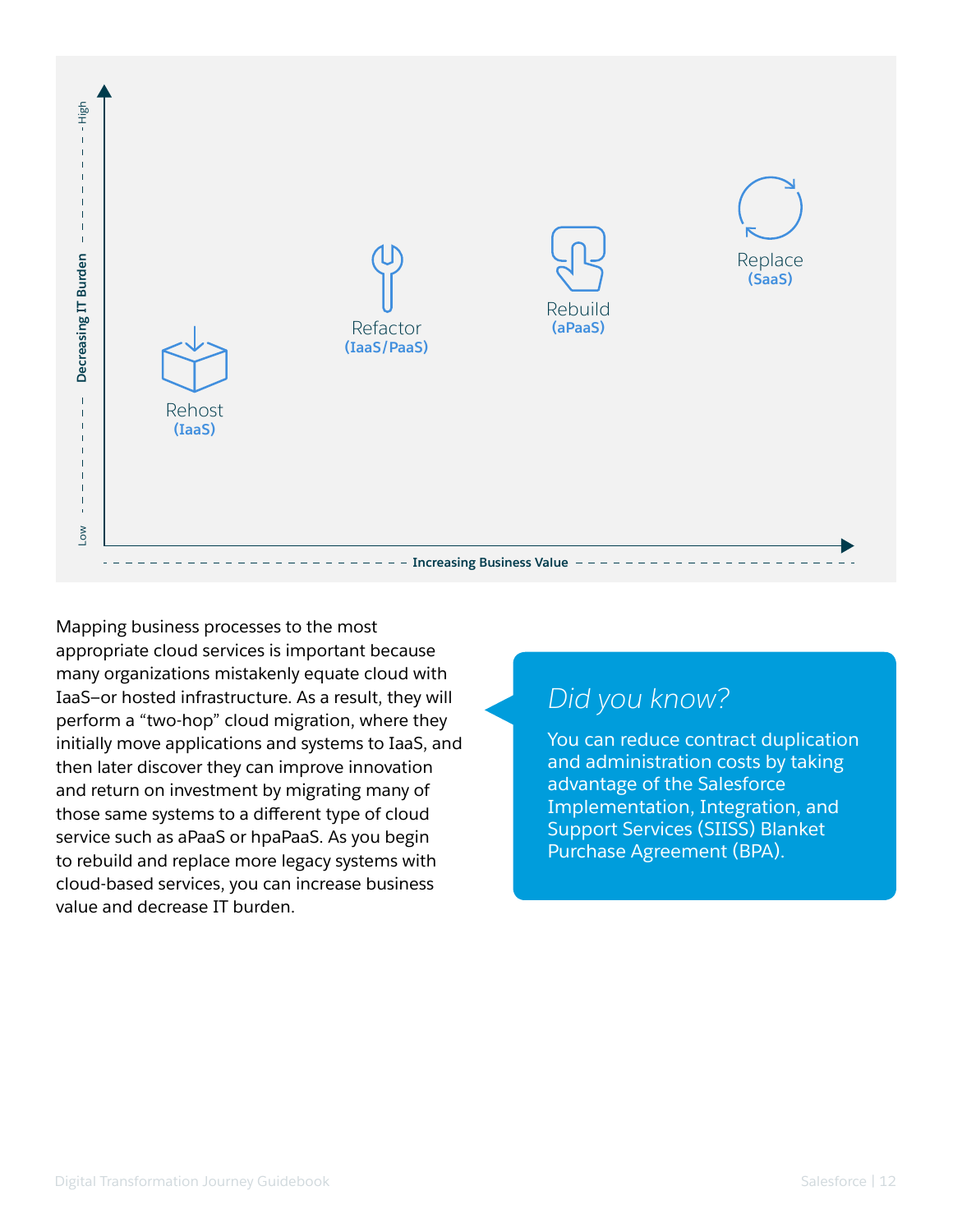#### Bringing it all together

At the end of the prioritization phase, you'll have a clear map that indicates the sequence of steps you should take to migrate all business capabilities to the cloud. You'll also have the supporting data behind your strategy, including technical debt and rate of change.

Most often, the best approach is to start by migrating some smaller business processes to the cloud as pilot projects. Then, invest in cloud platform opportunities that deliver the greatest ROI for customers. And finally, to maximize available resources for higher-ROI projects, agencies typically find it best to delay the migration of business processes that will remain fairly static whether they're supported by IT onpremises or in the cloud.

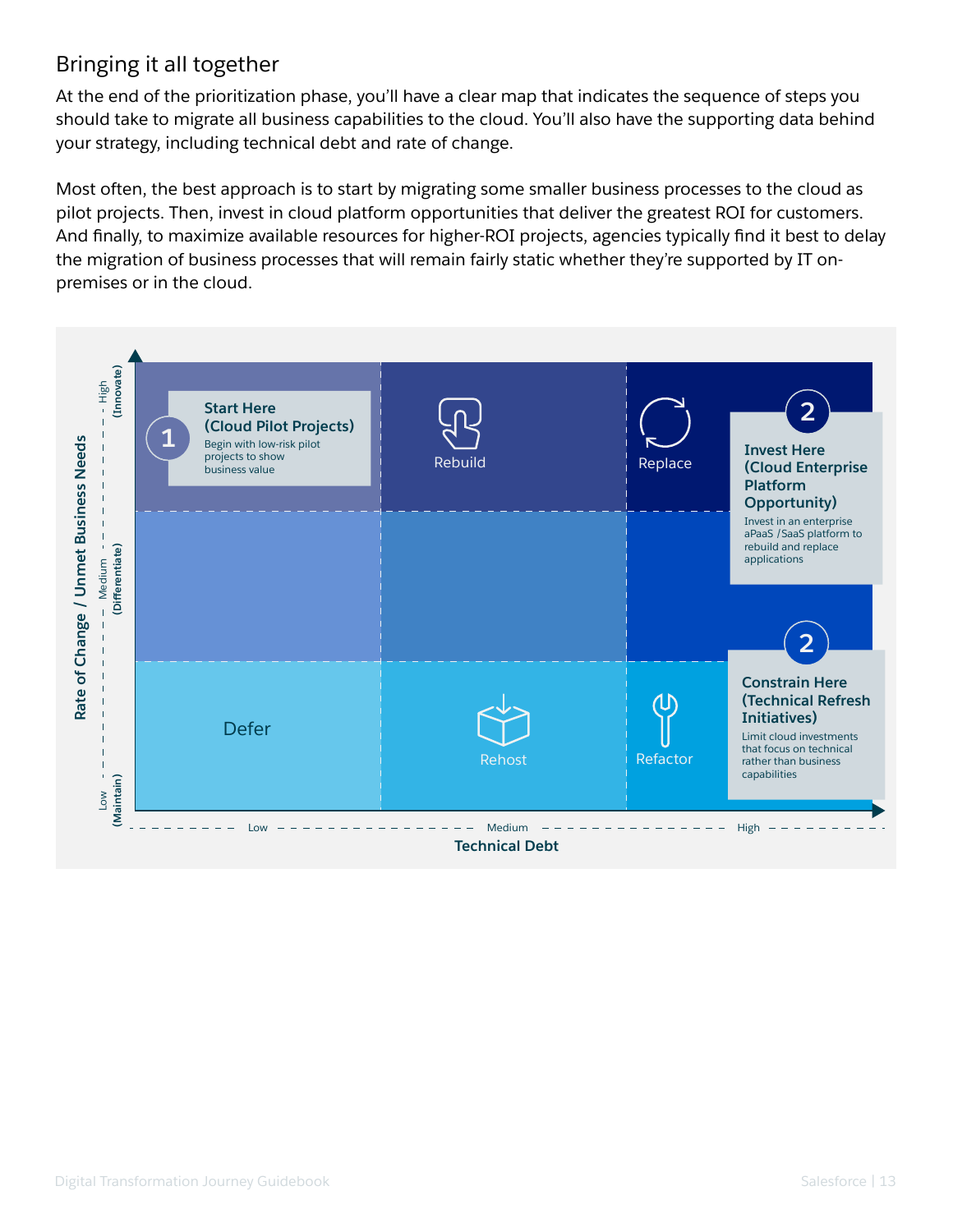# **Migrate**

Equipped with a solid roadmap that outlines your pathway to the cloud, we can help you gain executive support and begin your migration.

#### Building a business case

Working with you as a digital strategy advisor, we can help you compile all required information, such as mission capabilities, technical capabilities, risk profiles, and cost analysis, to create a business case for your digital transformation that meets your agency's requirements. Using a collaborative, data-driven management approach for planning your cloud migration makes it easier to build a business case that's defensible and inspirational, so you can move forward with confidence.



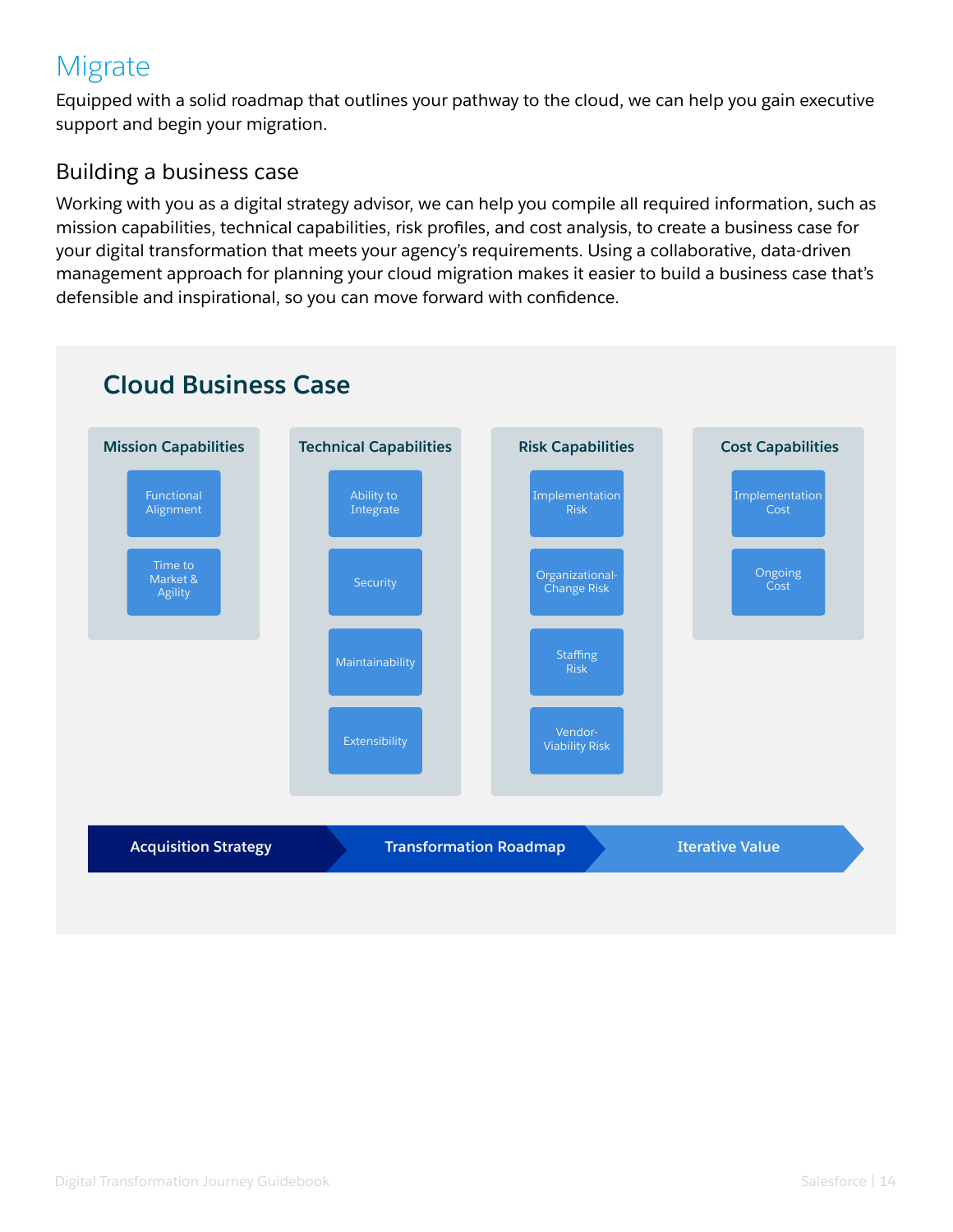#### Establishing an acquisition plan

Based on best practices, we can help you build an acquisition plan that supports your guidelines and minimizes costs. In this example, an agency found it could save millions of dollars by migrating the services that support 4,500 users from legacy systems to the Salesforce aPaaS offering.



# **5-Year TCO Cost Comparison (US\$ Millions)**

#### Creating a contract for agile development

To innovate today, agencies need to replace linear development methodologies with agile frameworks. An approach that plans for iterations of the solution—with stakeholders guided through short cycles of improvement—is more likely to lead to quick wins than setting formal waterfallstyle gates for the project that curb progress with linear stages. When Salesforce helps design implementations, we outline three key elements in the cycles of transformation:

**• Optimizing**—An outcome-focused approach to discovery and requirements-gathering that accounts for multiple solution-iteration paths.

- **• Advocating**—A method of sharing and promoting solution iterations to stakeholders to obtain validation, increase insights, and initiate change management.
- **• Strategizing**—A collaborative approach to delivering successful iterations while gaining support for further enhancements and extensions of your cloud transformation.

Contracting for agile development supports longterm goals for facilitating continuous improvement and mitigating the impact of the rate of change by enhancing transformed applications further, and enabling the expansion of digital transformation to include other applications.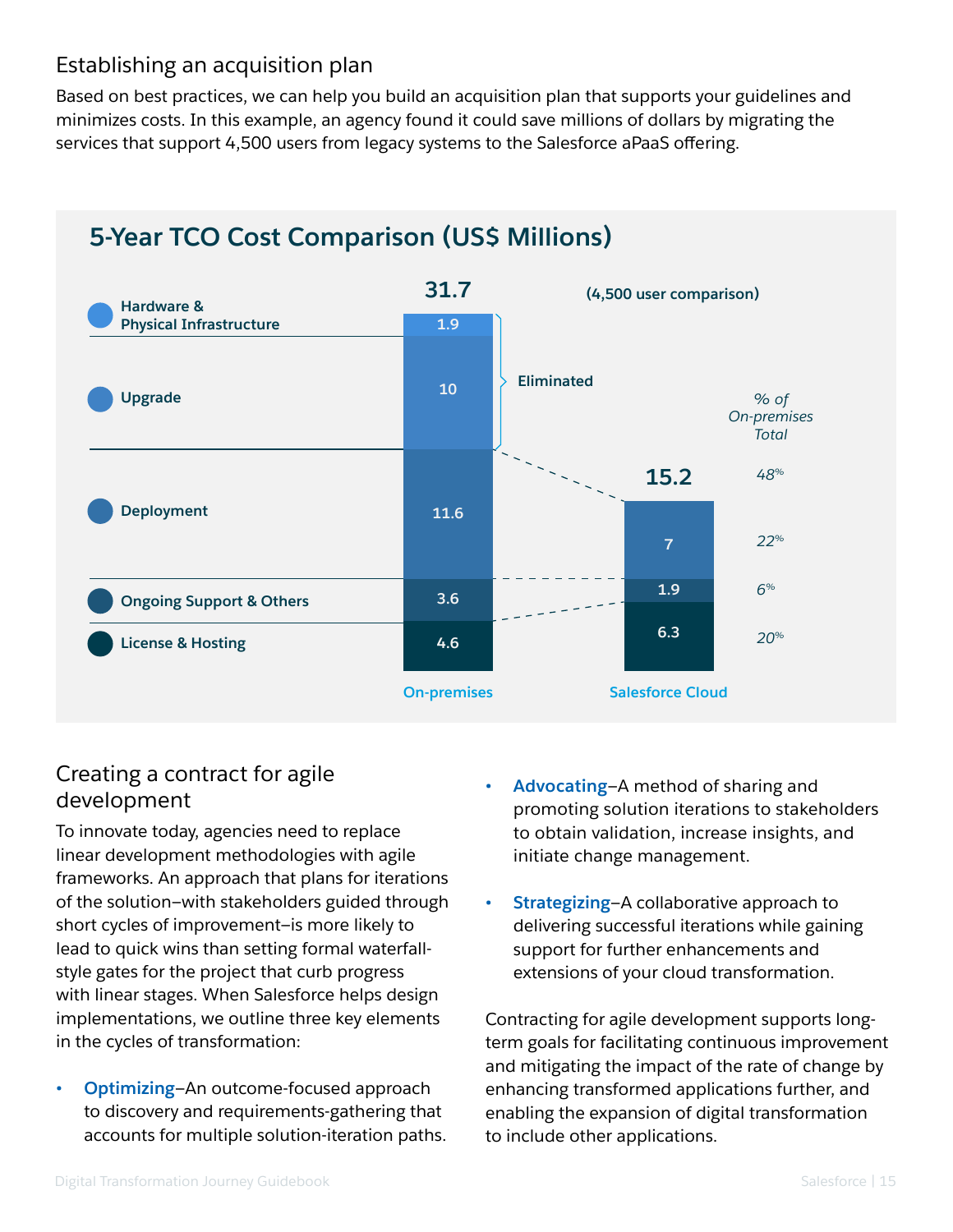# **Operate**

As you begin your digital cloud transformation journey, your IT organization will need to transition from being a technology provider to being a service broker. In this new role, you'll quickly reach a tipping point where change management becomes as important as the technologies you're changing. We help you **establish a cloud brokerage Center of Excellence (CoE)** so you can build a consistent approach to managing both cloud solutions and organizational change.

To guide decisions made by the CoE, we collaborate with you to create a model to **govern cloud decisions**. Finally, throughout our relationship, we continually provide you with the resources and frameworks you need to **evolve your processes and culture** as stakeholders and end users across your organization learn to navigate the paradigm shifts in operating models that digital transformation entails.

#### Establish a cloud brokerage CoE

The purpose of your CoE is to ensure all IT-related decisions are consistently made based on best practices that align with your strategic priorities. The CoE governs overall IT workflows including program management, security, strategic sourcing, operations, workforce management, and all development, with three primary layers:

- **• Brokerage to Office of Information Technology**—The COE's foundational layer contains the components you'll need to manage digital transformation as a program. They include:
	- · Program management artifacts (such as a mission statement/1010, CPIC, and transformation roadmap)
	- Necessary cloud security elements (ATO, inheritance operationalization, and continuous monitoring)
- Governance across strategic sourcing and procurement, operations and architecture, and workforce management and planning
- **• Digital services approach**—Building on this foundation is the layer that connects IT to stakeholders via scalable customer-centric services. These services are managed via gatekeepers that Salesforce calls "Digital Advisors," who are the primary points of contact in IT for stakeholders across your agency. Digital Advisors guide stakeholders through the new model of IT service delivery including application design and configuration services, data and insight services, and commoditized operation and maintenance (O&M) services. They also manage engagement with the new "innovation sandbox" (which some organizations call a "skunkworks") and on-demand learning portfolio.
- **• Customer engagement model**—Finally, you'll need to create a solution or portal that all employees use to get the digital services they need. We help you build this part of your enterprise platform so it's easy to use, secure, and available at any time, using any device.

To be successful, the CoE requires cross-functional involvement from stakeholders across both IT and the organization as a whole. Salesforce can help provide resources for engaging cross-functional roles and documenting the staffing plan.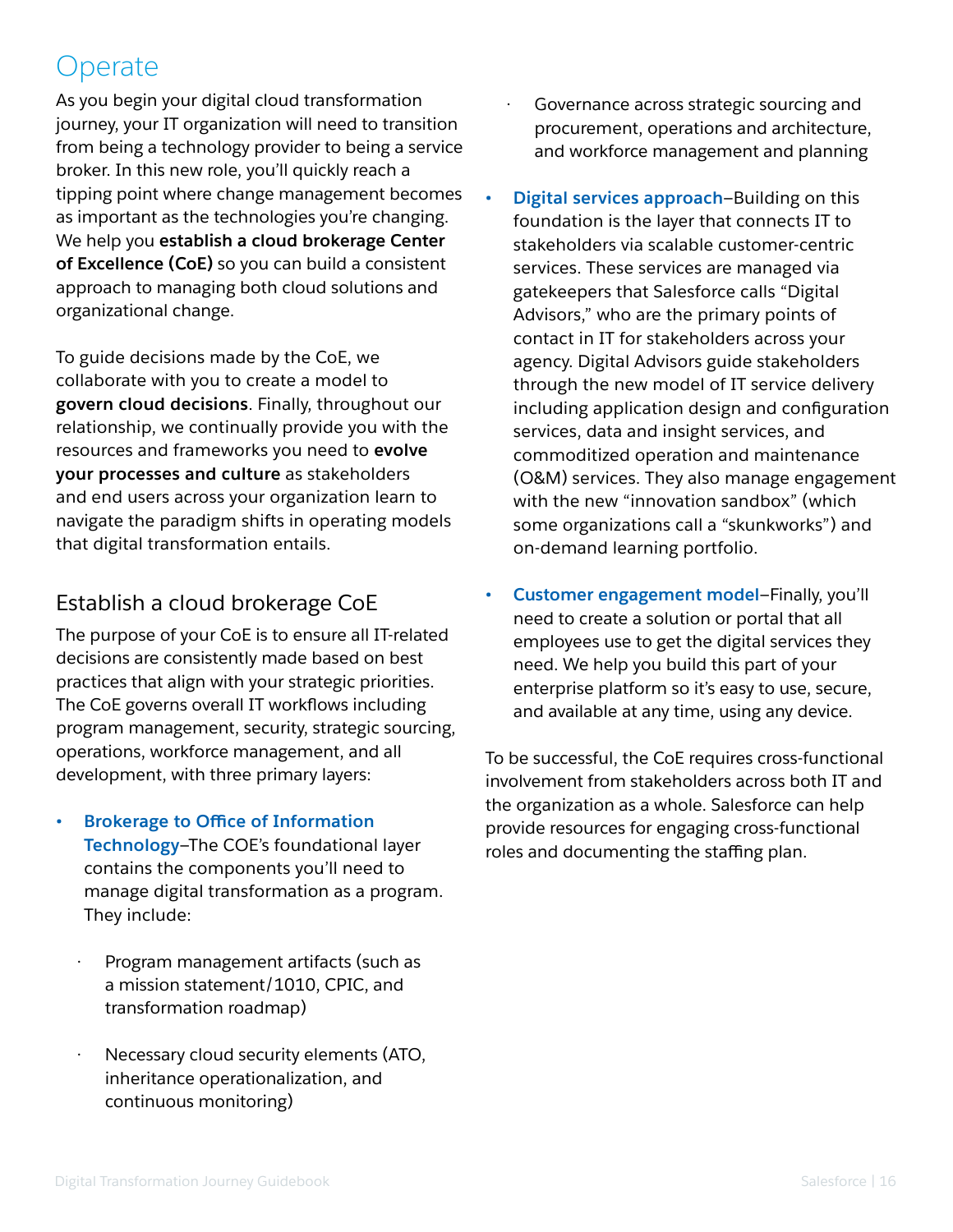

#### Govern cloud decisions

Brokering solutions at a high rate of change means an increase in the volume of decisions that IT needs to make regarding cloud solutions across your organization. Salesforce recommends that organizations create a cloud-decision model to ensure continuing success of prioritized investments. This involves putting into action the priority matrix and opportunity portfolio developed during the Prioritize phase, and then enabling the CoE to evaluate which projects should receive funding based on the operationalized matrix. Once the matrix and governance model are in place, Salesforce can also help continuously monitor demand for cloud services as it evolves.

#### Evolve processes and culture

During your digital transformation, you'll need to navigate a significant shift in the relationship between IT staff and stakeholders. That's because as IT staff evolve from being technology providers who procure and manage individual hardware and software solutions to being **technology brokers** who oversee your agency's platform for innovation, the tone and moments of their interaction with stakeholders will also need to evolve. The end result of this shift is having IT brokers who work with business staff to select and integrate the appropriate services into your cloud platform. In addition, the IT brokers will guide employees through an agile approach to solution development and continuous improvement.